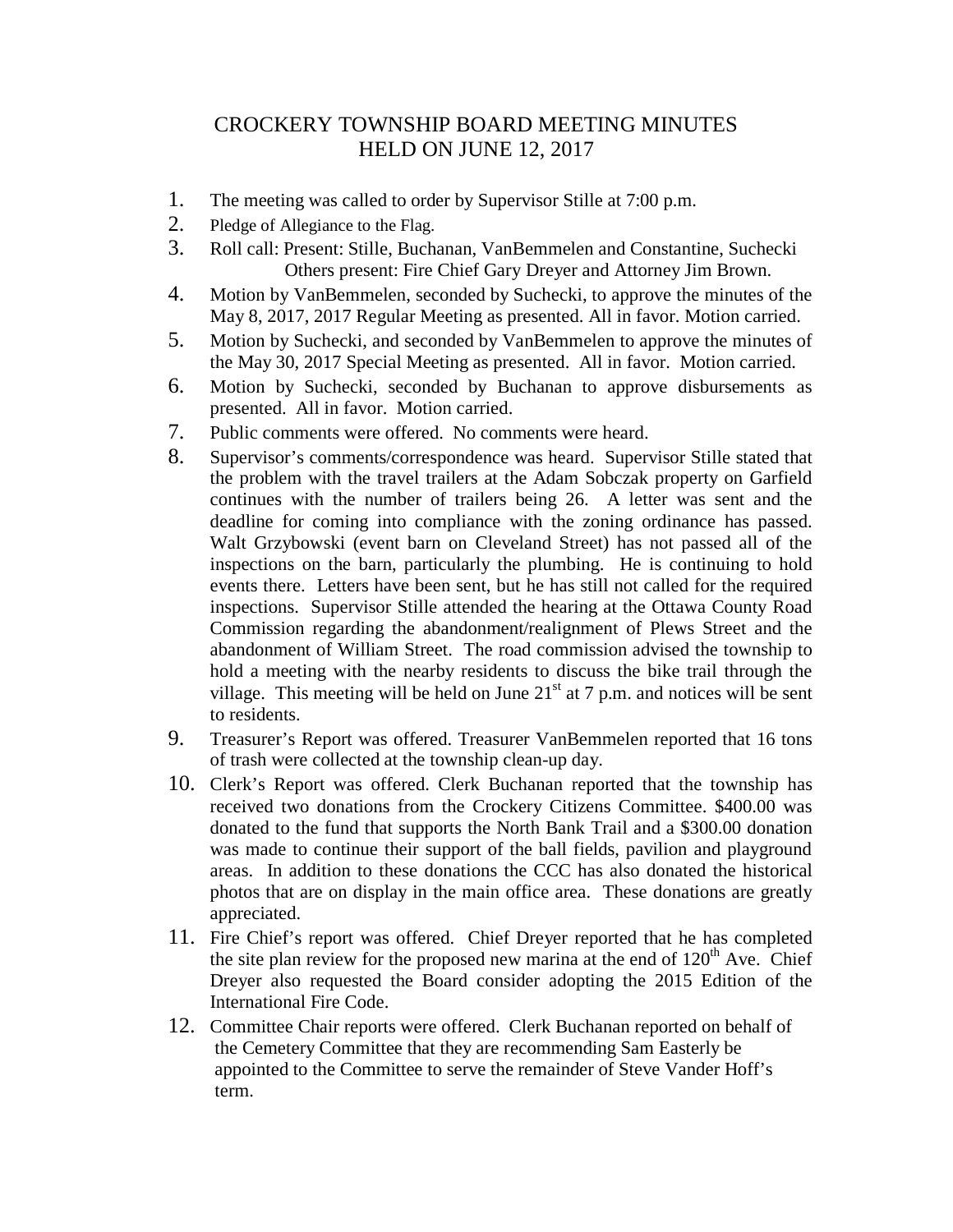- 13. Board Member Committee Reports were offered. No report was heard.
- 14. Discussion was held on the requested Preliminary Final Approval of Phases 7 and 8 and Condominiums #2 Phase 1 of Hathaway Lakes.
- 15. Motion by VanBemmelen, seconded by Suchecki to adopt Resolution 2017-20, Resolution Granting Final Approval of the Preliminary Plat of Hathaway Lakes No. 7. All in favor. Motion carried.
- 16. Motion by Suchecki, seconded by Buchanan to adopt Resolution 2017-21, Resolution Granting Final Approval of the Preliminary Plat of Hathaway Lakes No. 8. All in favor. Motion carried.
- 17. Motion by Buchanan, seconded by VanBemmelen to adopt Resolution 2017-22, A Resolution to Approve Conveyance of Former Public Street Right-Of-Way Abandoned By County Road Commission (Waybury Drive – Hathaway Lakes Condominiums No. 2). All in favor. Motion carried.
- 18. Discussion was held regarding a possible ordinance to prohibit the use of compression-release engine braking devices (commonly referred to as Jake Brakes) on motor vehicles in Crockery Township. Discussed was  $112<sup>th</sup>$  from State Road South to Cleveland and Apple Drive from Charles to Cleveland. Attorney Jim Brown was asked to prepare an ordinance for consideration at the July  $10^{th}$  meeting.
- 19. Supervisor Stille declared the Public Hearing on the Annual Budget for 2017- 2018 open at 7:53 p.m. Treasurer detailed the proposed budget for the Board and she answered the Board's questions. Public comment was offered and none was heard. The public hearing was closed at 8:24 p.m.
- 20. Motion by Buchanan, seconded by Suchecki to approve Resolution 2017-23, Resolution Approving The Annual Township Budget and Determine Tentative Property Tax Rates For Support Budget. All in favor. Motion carried.
- 21. Motion by Constantine, seconded by Suchecki to adopt Resolution 2017-24, Resolution of Crockery Township Recognized Holidays and Meeting Dates. All in favor. Motion carried.
- 22. Motion by Buchanan, seconded by VanBemmelen to approve renewal of the Provident Insurance Plan (present plan) with Burnham and Flowers Insurance for 3 years with the prepaid premium of \$5,101.00. All in favor. Motion carried.
- 23. Motion by Buchanan, seconded by Suchecki to appoint Sam Easterly to the Cemetery Committee to fill the remaining term of Steve Vander Hoff as requested by the Cemetery Committee. All in favor. Motion carried.
- 24. Motion by VanBemmelen, seconded by Buchanan to adopt the MTA Principles of Governance. All in favor. Motion carried.
- 25. Motion by Buchanan, seconded by VanBemmelen to cast a vote for Jennifer Venema for the MTA Participation Plan Board of Directors. All in favor. Motion carried.
- 26. Motion by Constantine, seconded by VanBemmelen to approve the Lakeshore Advantage contribution at \$1,250.00 instead of the requested \$2,500.00. All in favor. Motion carried.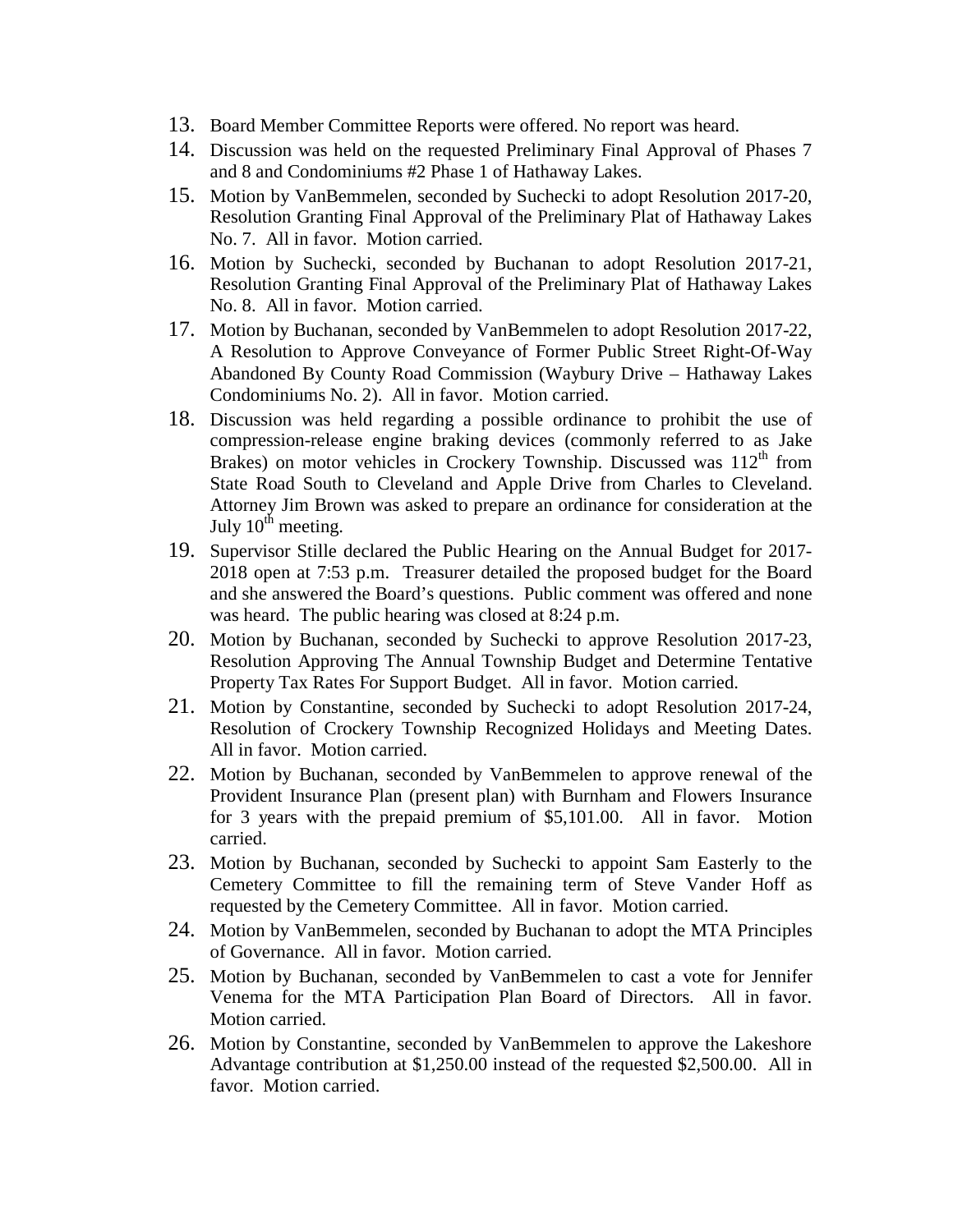- 27. Motion by Buchanan, seconded by Suchecki to approve the quote from Newkirk Electric for the exterior lighting upgrade at a cost of \$8,219.00. All in favor. Motion carried.
- 28. Motion by VanBemmelen, seconded by Constantine to adjourn the meeting. All in favor. Motion carried. The meeting was adjourned at 8:50 p.m.

Submitted by

 Kathy Buchanan Clerk Crockery Township